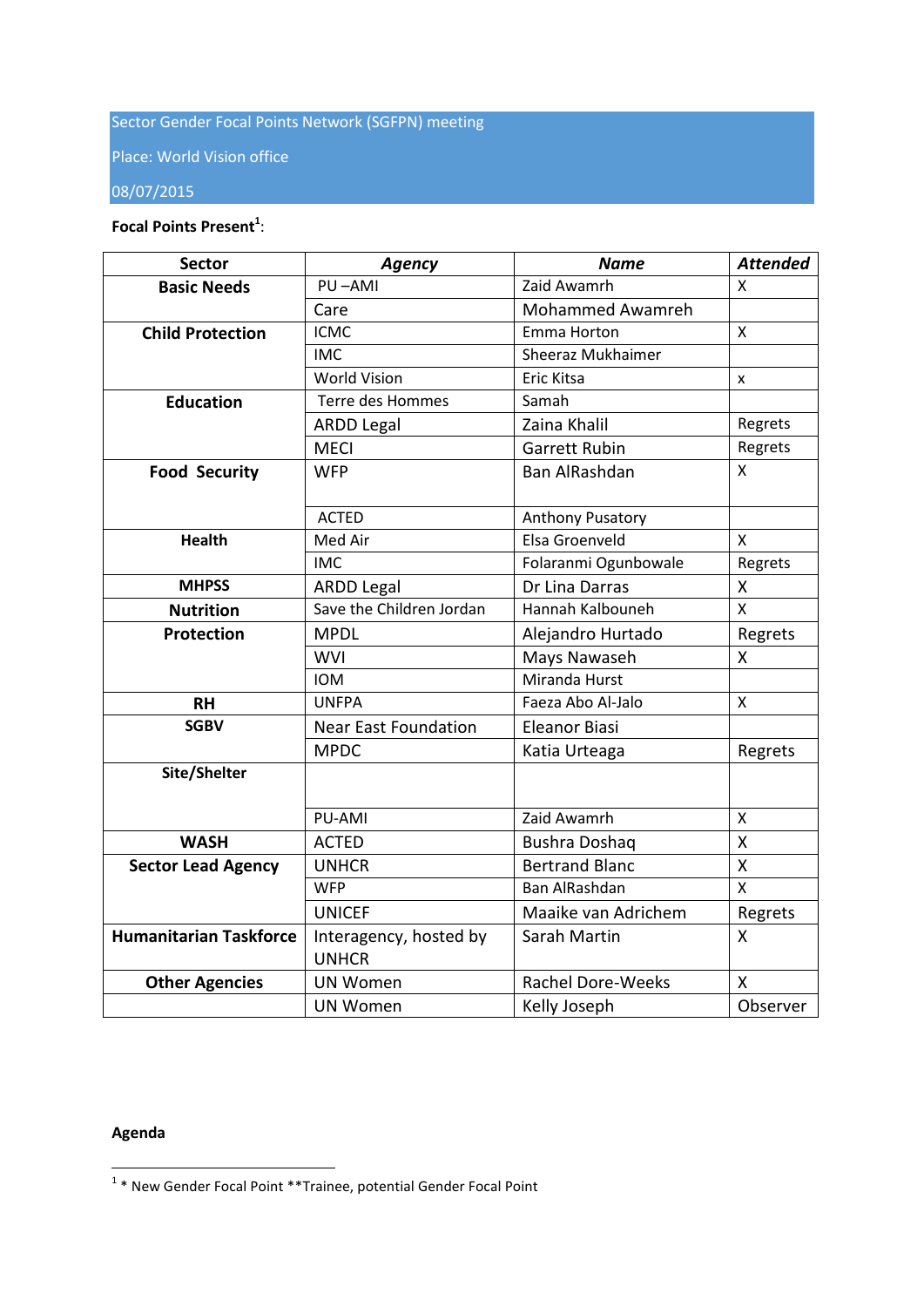- 1. ERF Process
- 2. Refresher on Gender Marker
- 3. Presentation on CFSME and gender by WFP, Nicole Carn
- 4. SGFPN Work Plan
- 5. AOB

#### **Action Points**

| <b>Task</b>                     | Who                         | By when? |
|---------------------------------|-----------------------------|----------|
| Send out draft TOR to SGFP      | Chairs                      | July 3   |
| Update Action Plan before it is | Senior Gender Advisor       | July 3   |
| sent it out to the group for    |                             |          |
| review                          |                             |          |
| <b>Share Monitoring GEMS</b>    | Sarah Martin (Senior Gender | July 30  |
| recommendation report with      | Advisor)                    |          |
| <b>SGFPN</b>                    |                             |          |
| Adapt Gender Marker guidance    | Sarah Martin (Senior Gender | August 9 |
| and share with SGFPN            | Advisor)                    |          |
| Share WFP CFSME presentation    | Chairs                      | July 15  |

#### **1. Discussion on ERF review process**

The OCHA online system does not allow for multi-sectorial submissions. Online, only one sector received the proposal despite the fact that other sectors are concerned. Multi-tasked teams, including several sectors, are currently working in the reviewing process. 6 gender focal points were involved to apply the gender marker with the direct support and guidance of the senior gender cap advisor (Protection, Shelter, Health, WASH). Feedback from the gender focal points on the reviewing process: The review of the proposals was a good practice but sometimes the review was not easy as the gender marking process was unclear. Some commented that the format for the ERF does not allow for good gender analysis due to space constraints. Others mentioned that some of the proposals were totally gender blind. Overall, everyone had challenges for scoring the Gender Marker between 1 and 2a. It was noted that many of the proposals included some key "gender" words that were not related to the core of the proposals. The ERF review committee and broad will meet to review all proposal and the Senior GenCap is part of this board. The gender focal points should revert to their organizations and sectors about their analysis. All acknowledged that it was difficult to review these proposals in such a short notice and without sufficient knowledge to assess the markers. It was reminded that the gender marker is not only about women empowerment

Action Point: The Gender focal points will liase with their sector chairs to give feedback to the sectors on how to better incorporate gender in the proposals. Could be a possibility for capacity building within the sector.

## **2. Quick refresher on gender marker**

Senior GenCap advisor explain the gender marker methodology (including the proposal being considered at the global level to change the 2b marker to a check box). A group exercise was done on a proposal from the social protection sector and a joint review of the gender marker scores was conducted with the group.